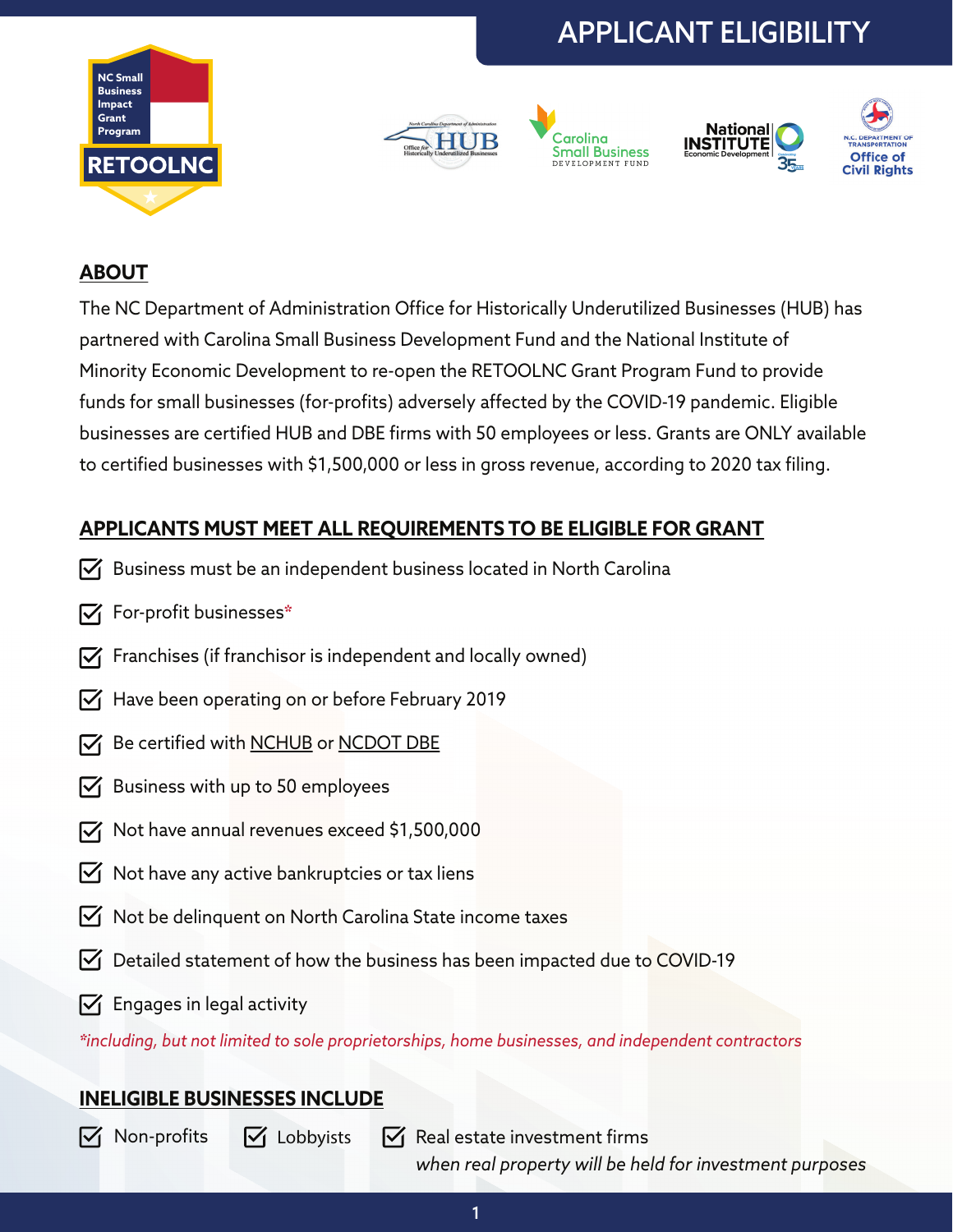









#### **FREQUENTLY ASKED QUESTIONS**

#### **How do I get my business certified as a HUB or DBE?**

Visit the [RETOOLNC website](https://ncadmin.nc.gov/retoolnc) for more info.

#### **When does the online application open?**

The grant portal will launch on June 1st at 10:00 am. Applications will be reviewed and awarded in the order received until all of the available funds are exhausted.

#### **How long will it take to receive my grant funds once a decision is made?**

We will work diligently to ensure the funds are disbursed to approved grant recipients within 15 business days of receiving a completed application. Due to the expected high surge of applications, we are unable to provide status updates during our application processing period, but will inform you if additional information is needed and of the final award decision.

#### **How is the grant amount determined?**

The grant award will be provided at \$10,000 base. Amounts greater than \$10,000 will be based on an average of four months operating expenses from 2020 business tax returns.

#### **How will I receive my payment?**

Selected recipients will receive their disbursements via ACH transfer to their bank account. You are required to complete the ACH form and attach a copy of a voided check from your business bank account (to ensure accuracy of your account information). We are unable to issue any other form of payments (paper checks, money orders, etc.) or to disburse funds to personal bank accounts.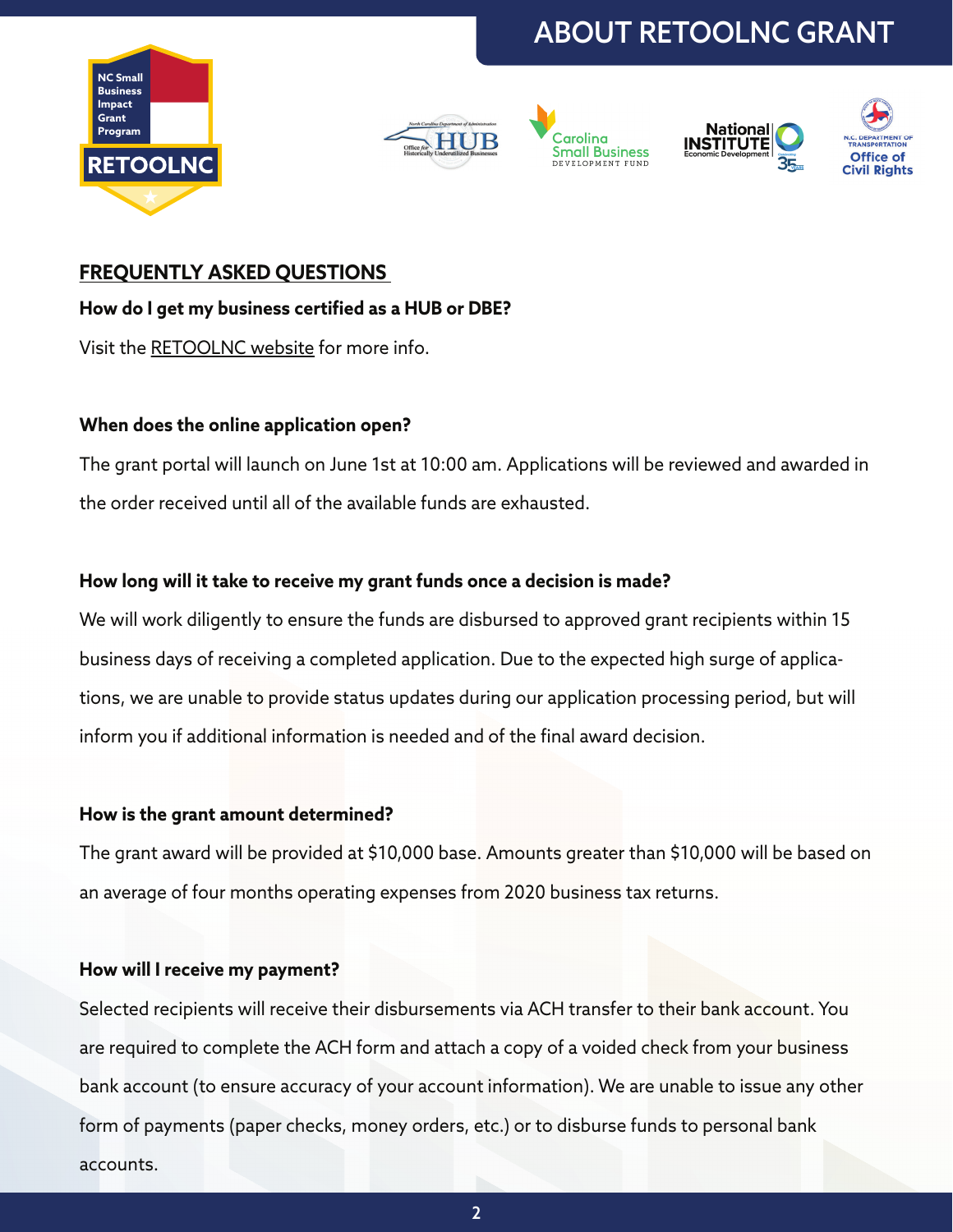









## **FREQUENTLY ASKED QUESTIONS (continued)**

### **What can I use the money for? Use of funds for this program include:**

Funds may be used for legitimate business expenses, including but not limited to working capital, lease payments, existing real estate and equipment financing payments, and covering payroll shortage.

### **I am a home-based business. Can I apply for the grant?**

Eligible businesses include sole proprietorships, home businesses, and independent contractors, which are encouraged to apply for this program.

### **Are non-profit businesses eligible to apply?**

No, non-profit businesses are ineligible to apply.

### **Can I apply for more than one business?**

You may only apply for one business, even if that business has more than one location in the state of North Carolina. Applications, which share a business owner or business name, will be disqualified. Note: Franchises are only eligible if the franchisor is independent and locally owned.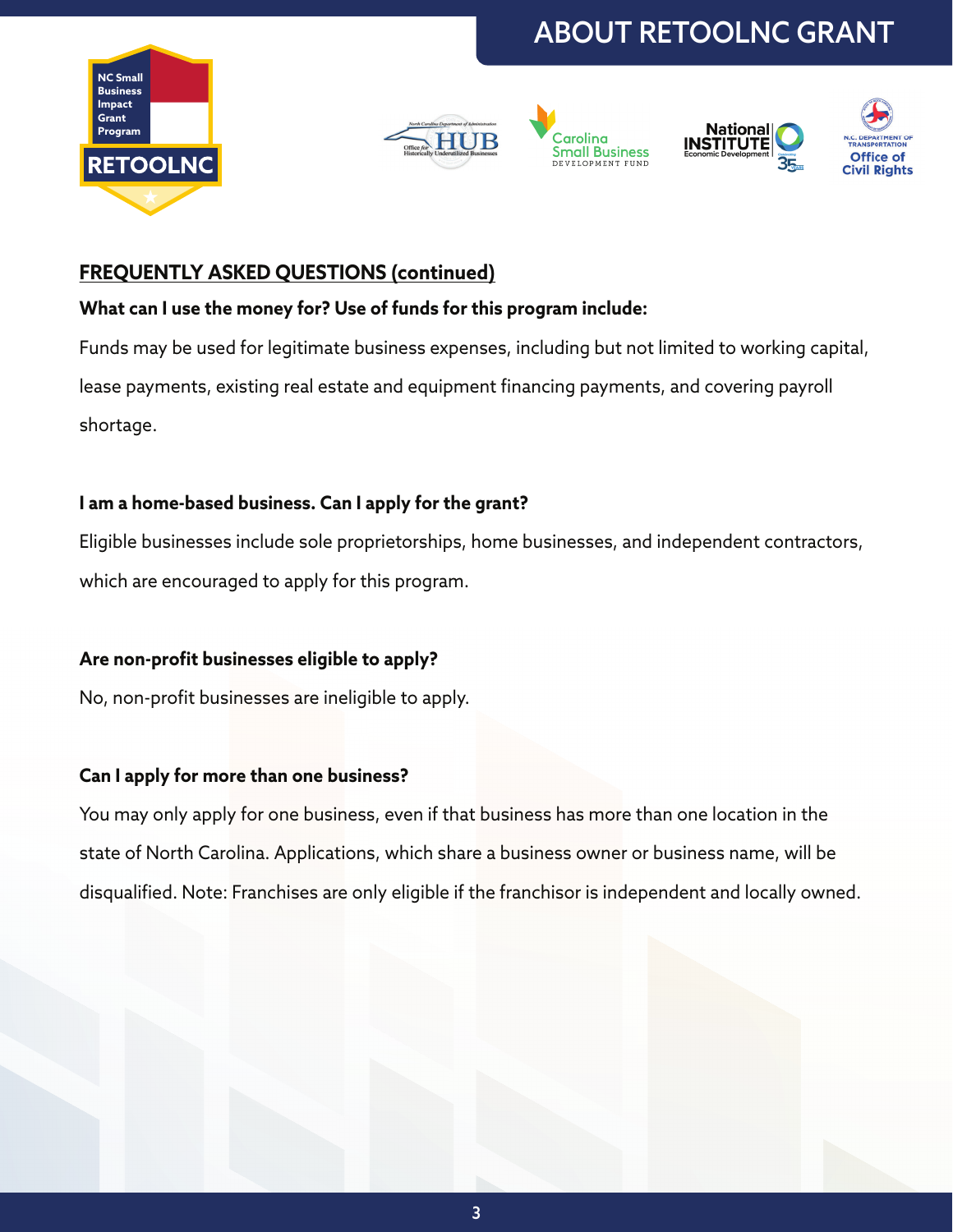









## **FREQUENTLY ASKED QUESTIONS (continued)**

### **What documents will I need to have at the time of application?**

Gather the documents below (and ensure they are correct) prior to starting your application.

Submit PDFs or JPGs without passwords or other restrictive security settings. If we are unable to

open a file, your application will be disqualified.

# **NEW Business Applicants** *– Businesses applying for the first time will need:*

- Statement of how COVID-19 has affected your business
- Valid/unexpired driver's license or other government issued identification for all owners
- 2020 business tax returns
- Most recent business bank statements
- Certification letter from NCHUB or Certification letter from NCDOT
- Completed ACH form with your banking information including your routing, checking account numbers, and a copy of a voided check. Banking information must match the bank statement provided for the business. Funds will not be wired to non-business accounts.
- W9 Form
- Agreement to provide an impact statement by November 1, 2022 of business accomplishments to include the number of jobs sustained or created.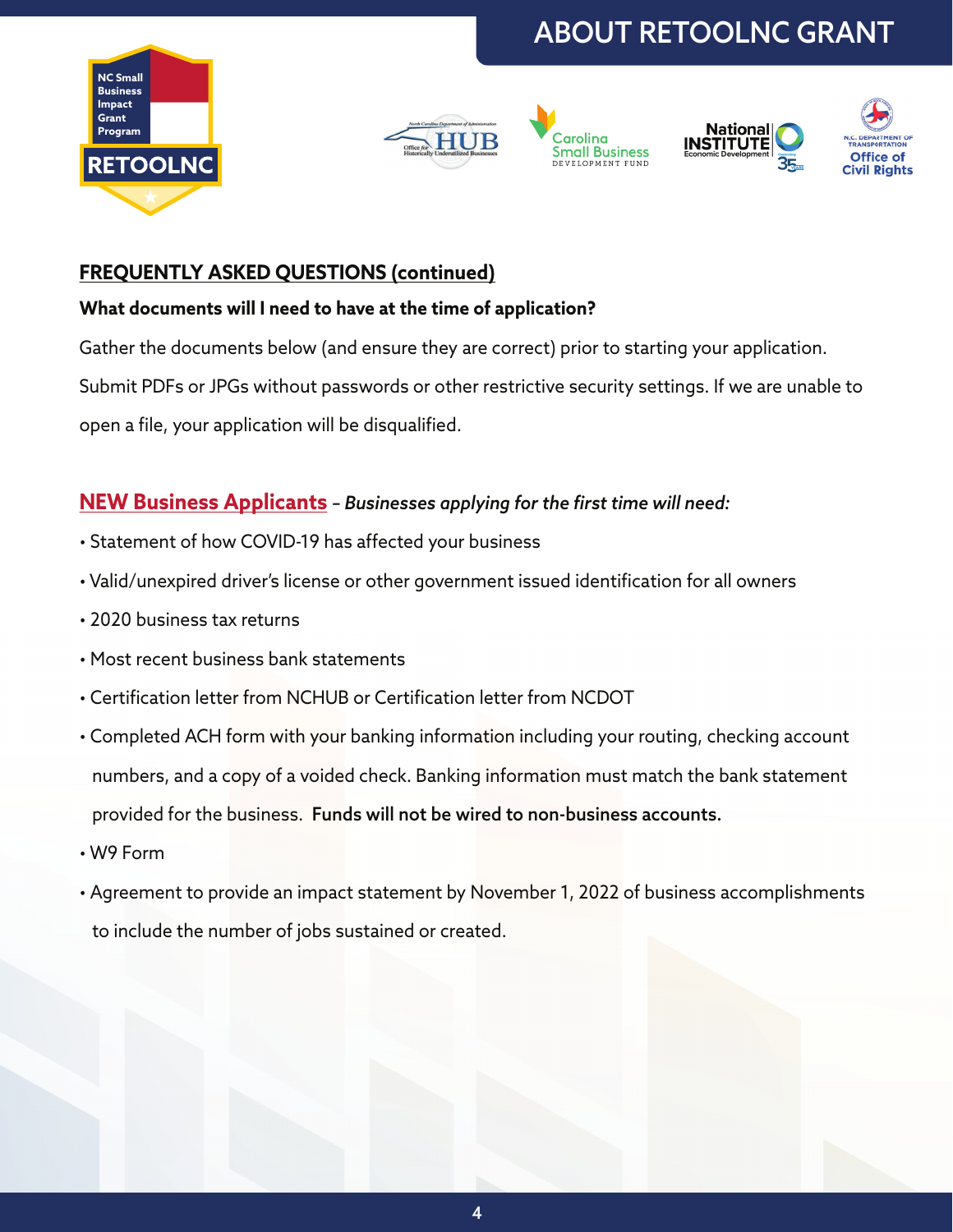









## **FREQUENTLY ASKED QUESTIONS (continued)**

### **Previously Awarded Businesses** *– Second time grant recipients will need:*

- 2020 business tax returns
- Most recent business bank statements
- Certification letter from NCHUB or Certification letter from NCDOT• Detailed statement describing how the previous funding was used and how the new funding will be used.
- Completed ACH form with your banking information including your routing, checking account numbers, and a copy of a voided check. Banking information must match the bank statement provided for the business. Funds will not be wired to non-business accounts.
- Valid/unexpired driver's license or government-issued ID for all owners on the application.
- W9 Form
- Agreement to provide an impact statement by November 1, 2022 of business accomplishments to include the number of jobs sustained or created.

**Can I change my banking information for my payment after I have submitted my application?** No. Please double-check your entries at the time of application.

#### **I submitted my application and it says that I am not eligible for this program. What can I do?**

If you receive an ineligibility notification, you do not meet the criteria for this program. We will not be able to process your application at this time. Continue to check our website, Facebook page and join our mailing list to learn about other programs that you may be eligible for.